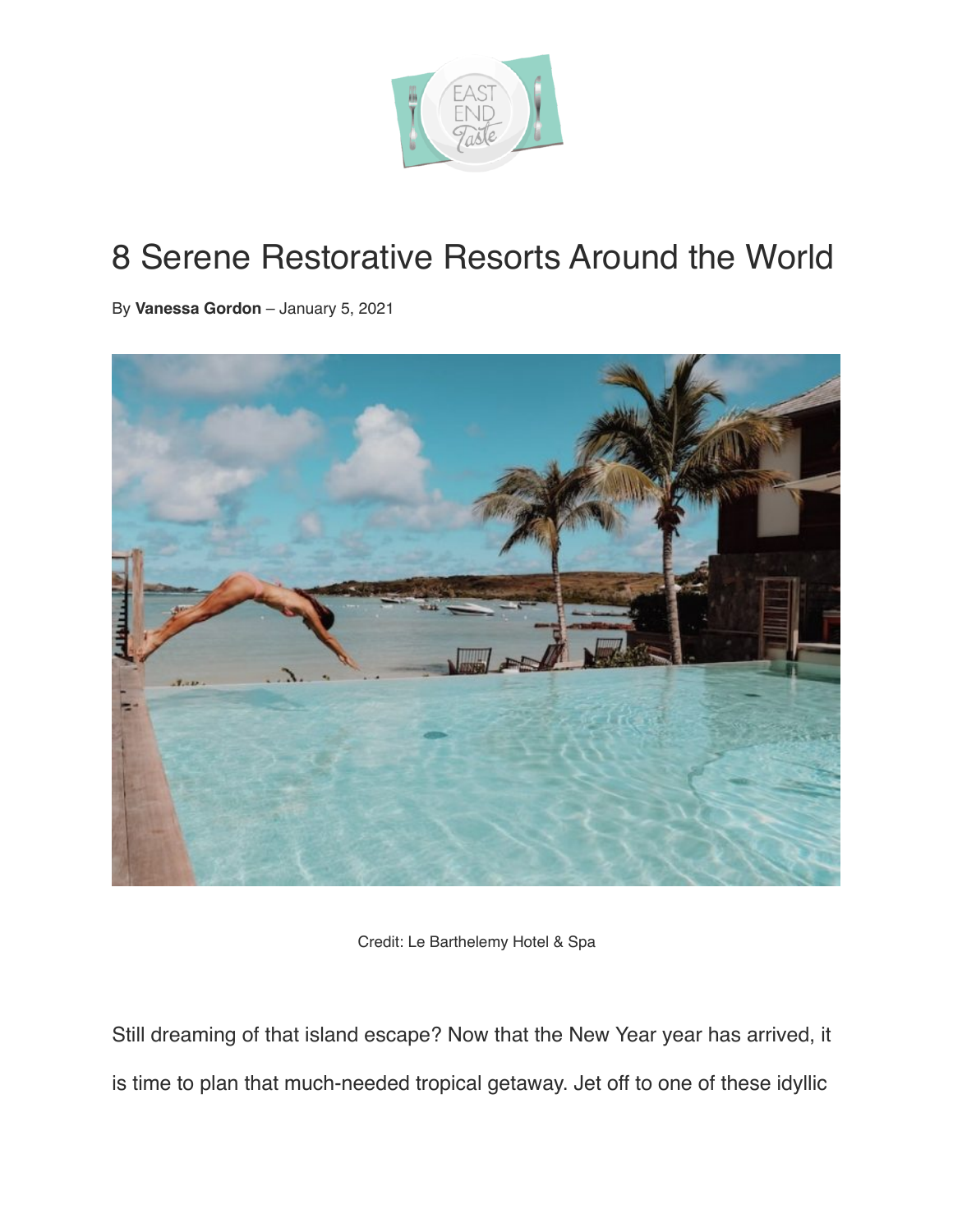wellness resorts from Bali to St. Barths for that much-needed nourishing

treatment for the mind, body, and soul.

 $[...]$ 

## **Le Barthelemy Hotel & Spa**

## St. Barths



Le Spa lobby. Credit: Le Barthelemy Hotel & Spa

**Le Barthelemy Hotel & Spa** is tucked away on the quiet bay of Grand Cul-de-Sac in St. Barths. The boutique 46-room property has an elegantly appointed open-air design, oceanfront dining venues, and a holistic spa oasis **in partnership with La Mer**.